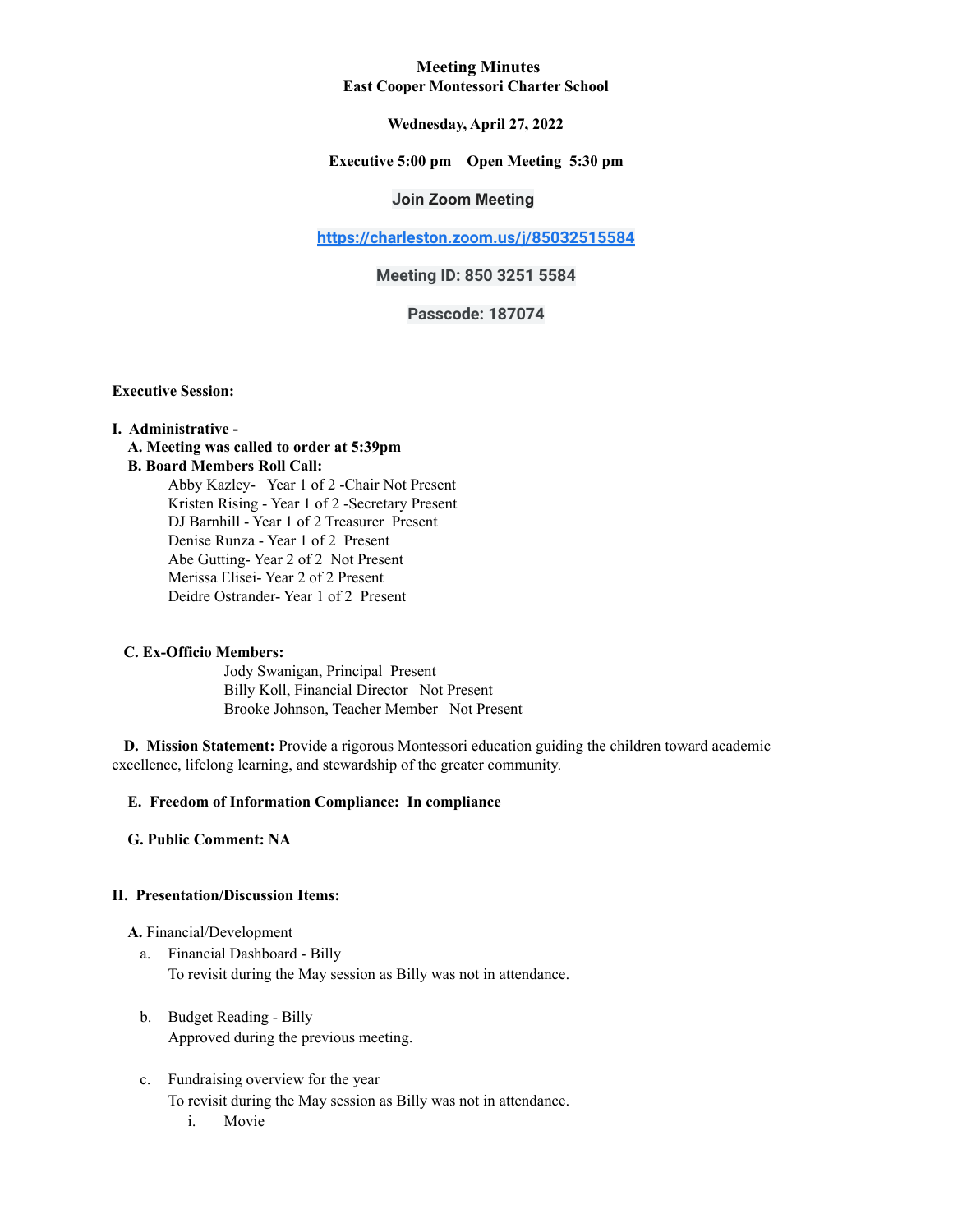- ii. Read-a-thon
- iii. Auction
- iv. Annual Fund
- v. Dances (3)
- d. Next Year Plans

**B.** Educational Program:

a. Principal Presentation To be reviewed during the May session.

## **C.** Administration/HR

a. New Hires - Jody

2 new TAs (existing positions) and school counselor position (within budget) Architect proposal Geof Clever, Studio Architects, for multipurpose building

## **D.** Community & Public Relations

a. Recognitions and awards - Blue Ribbon School - Abe To review in the next meeting when Abe is present.

## **E.** Facilities:

- a. Driveway Billy/Jody Project split into two parts. Prioritizing components that will impact students (playground) to take place during the summer. Have not received that land permit yet.
- b. Carpet/furniture/nurses clinic cabinetry reallocation Billy/Jody Insets were installed during spring break. Clinic cabinetry in process.
- c. Air quality update- Billy Contractors were on site April 27. Goal is to be completed before school starts in August.
- d. Playground Billy/Jody Plans are decided, completed before school begins.
- e. Picking a new piece of of playground equip Students to vote on final piece.

## Action Items:

**Contracts** Amanda Sullivan for a TA position. Motioned and approved. Marlow Goodmanson for a TA position. Motioned and approved. Jordan Bates for a part time school counselor position for the remainder of the year. Motioned and approved. Geoff Clever for accepting architect proposal for a multipurpose room. Motioned and approved. Budget Approval: previous meeting Carpet Budget Adjustment: previous meeting.

Meeting adjourned at: 5:52pm

## Your Governing Board

The governing board recognizes that public support and open lines of communication are the keys to our school's success.